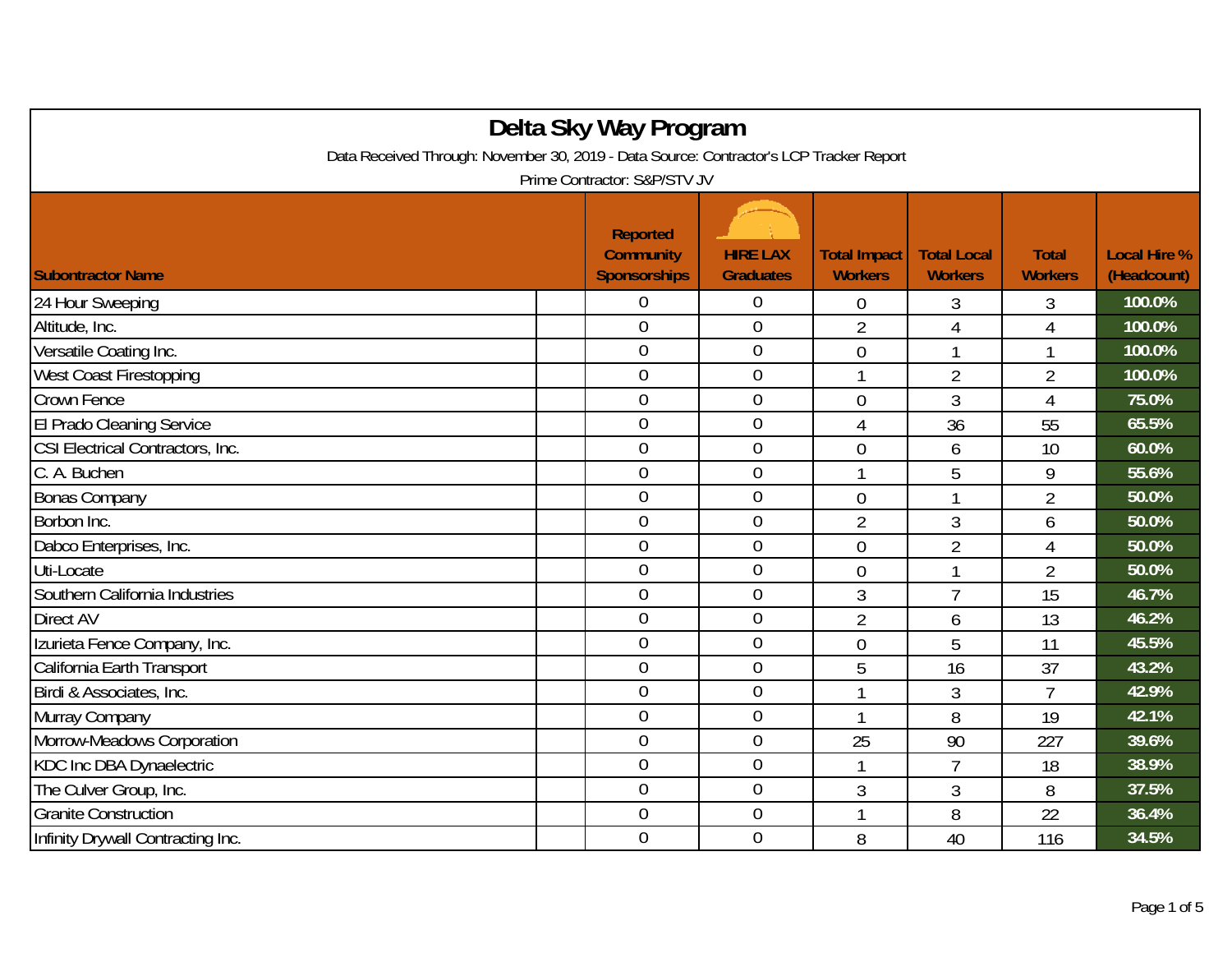| Delta Sky Way Program<br>Data Received Through: November 30, 2019 - Data Source: Contractor's LCP Tracker Report<br>Prime Contractor: S&P/STV JV |  |                                                            |                                     |                                       |                                      |                                |                                    |  |
|--------------------------------------------------------------------------------------------------------------------------------------------------|--|------------------------------------------------------------|-------------------------------------|---------------------------------------|--------------------------------------|--------------------------------|------------------------------------|--|
| <b>Subontractor Name</b>                                                                                                                         |  | <b>Reported</b><br><b>Community</b><br><b>Sponsorships</b> | <b>HIRE LAX</b><br><b>Graduates</b> | <b>Total Impact</b><br><b>Workers</b> | <b>Total Local</b><br><b>Workers</b> | <b>Total</b><br><b>Workers</b> | <b>Local Hire %</b><br>(Headcount) |  |
| GGG Demolition, Inc.                                                                                                                             |  | 0                                                          | $\boldsymbol{0}$                    | 2                                     | 21                                   | 62                             | 33.9%                              |  |
| 3531 Trucking Inc.                                                                                                                               |  | $\overline{0}$                                             | $\overline{0}$                      | 0                                     | 3                                    | 9                              | 33.3%                              |  |
| Building Electronic Controls, Inc.                                                                                                               |  | $\overline{0}$                                             | $\boldsymbol{0}$                    | 1                                     | 5                                    | 15                             | 33.3%                              |  |
| ISEC, Inc.                                                                                                                                       |  | $\overline{0}$                                             | $\mathbf 0$                         | $\overline{4}$                        | 19                                   | 57                             | 33.3%                              |  |
| Nold's Equipment, Inc.                                                                                                                           |  | $\overline{0}$                                             | $\overline{0}$                      | 1                                     | 1                                    | 3                              | 33.3%                              |  |
| Performance Contracting, Inc.                                                                                                                    |  | $\overline{0}$                                             | $\boldsymbol{0}$                    | 14                                    | 36                                   | 110                            | 32.7%                              |  |
| Best Contracting Services, Inc.                                                                                                                  |  | $\overline{0}$                                             | $\mathbf 0$                         | 3                                     | 15                                   | 47                             | 31.9%                              |  |
| CSA Constructors, Inc.                                                                                                                           |  | $\overline{0}$                                             | $\mathbf 0$                         | $\overline{2}$                        | 6                                    | 19                             | 31.6%                              |  |
| Penhall Company                                                                                                                                  |  | 0                                                          | $\boldsymbol{0}$                    | 1                                     | 11                                   | 35                             | 31.4%                              |  |
| Critchfield Mechanical Inc. of So. Cal.                                                                                                          |  | $\overline{0}$                                             | $\mathbf 0$                         | $\overline{2}$                        | 5                                    | 16                             | 31.3%                              |  |
| Zolnay Insulation, Inc.                                                                                                                          |  | $\overline{0}$                                             | $\mathbf 0$                         | $\overline{0}$                        | 5                                    | 16                             | 31.3%                              |  |
| R.J.&J. CONSTRUCTION, INC.                                                                                                                       |  | $\overline{0}$                                             | $\mathbf{0}$                        | 3                                     | 8                                    | 26                             | 30.8%                              |  |
| Universal Metro, Inc.                                                                                                                            |  | $\overline{0}$                                             | $\mathbf 0$                         | $\overline{0}$                        | $\overline{4}$                       | 13                             | 30.8%                              |  |
| Matrix Environmental, INC.                                                                                                                       |  | $\overline{0}$                                             | $\mathbf 0$                         | 1                                     | 19                                   | 62                             | 30.6%                              |  |
| <b>Austin Enterprise</b>                                                                                                                         |  | $\overline{0}$                                             | $\boldsymbol{0}$                    | $\overline{0}$                        | 4                                    | 14                             | 28.6%                              |  |
| Safe Scaffolding                                                                                                                                 |  | $\overline{0}$                                             | $\mathbf 0$                         | $\overline{0}$                        | $\overline{2}$                       | $\overline{7}$                 | 28.6%                              |  |
| <b>Comet Electric</b>                                                                                                                            |  | $\overline{0}$                                             | $\mathbf 0$                         | 0                                     | 3                                    | 11                             | 27.3%                              |  |
| Martin Bros. Marcowall, LLC                                                                                                                      |  | $\overline{0}$                                             | $\mathbf 0$                         | $\overline{2}$                        | $\overline{7}$                       | 26                             | 26.9%                              |  |
| Johnson & Turner Painting Co. Inc.                                                                                                               |  | $\overline{0}$                                             | $\overline{0}$                      | 0                                     | 5                                    | 19                             | 26.3%                              |  |
| Limbach Company LP                                                                                                                               |  | $\overline{0}$                                             | $\boldsymbol{0}$                    | 3                                     | 10                                   | 39                             | 25.6%                              |  |
| Cosco Fire Protection, Inc. - Sprinklers                                                                                                         |  | $\mathbf 0$                                                | $\mathbf 0$                         | $\overline{0}$                        | 5                                    | 20                             | 25.0%                              |  |
| GecTwo, Inc.                                                                                                                                     |  | $\overline{0}$                                             | $\mathbf 0$                         | 1                                     | 4                                    | 16                             | 25.0%                              |  |
| <b>GRIFFITH COMPANY</b>                                                                                                                          |  | $\overline{0}$                                             | $\mathbf 0$                         | $\overline{7}$                        | 28                                   | 112                            | 25.0%                              |  |
| Group Delta Consultants, Inc.                                                                                                                    |  | $\mathbf 0$                                                | $\boldsymbol{0}$                    | $\overline{0}$                        | 1                                    | 4                              | 25.0%                              |  |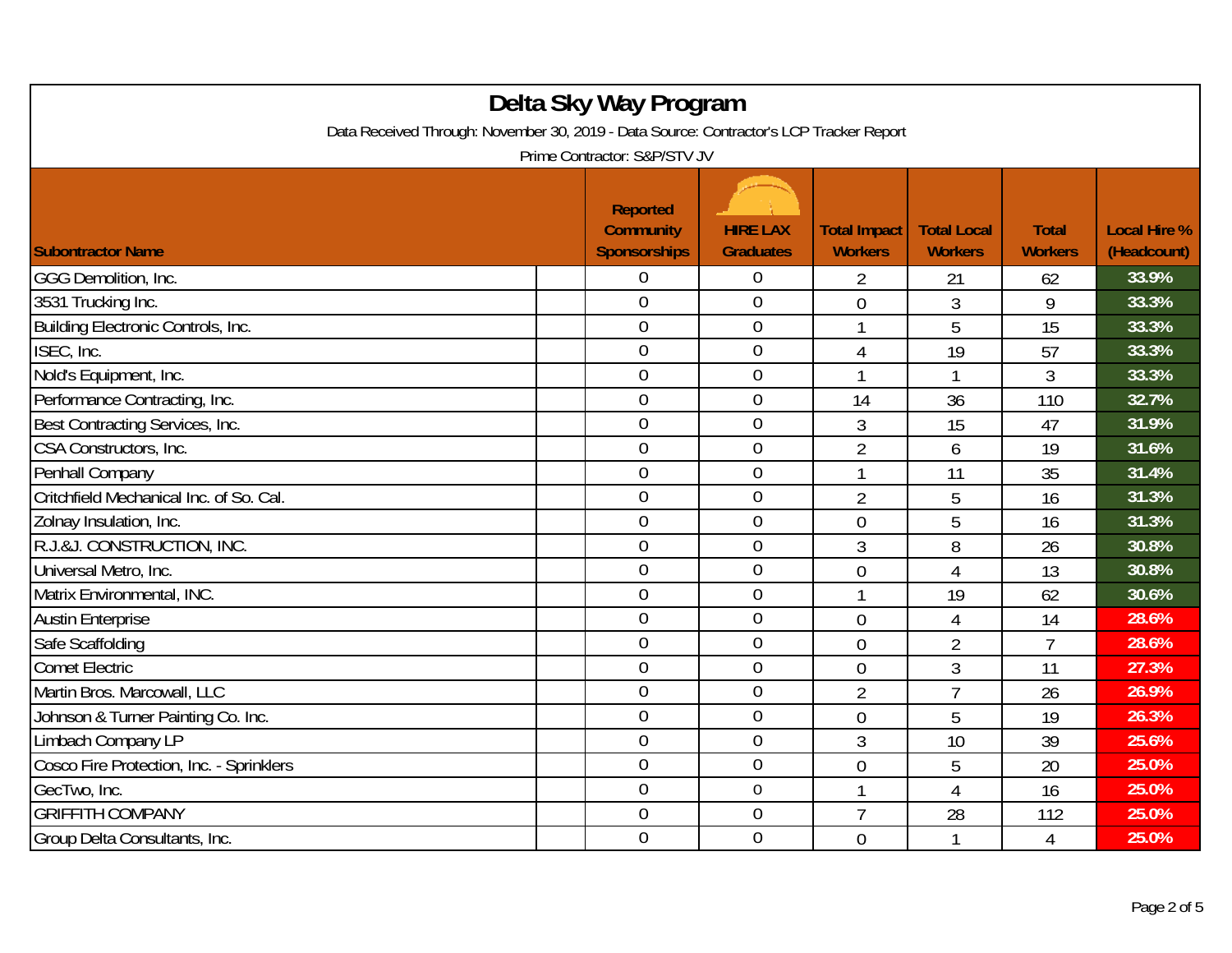| Delta Sky Way Program<br>Data Received Through: November 30, 2019 - Data Source: Contractor's LCP Tracker Report<br>Prime Contractor: S&P/STV JV |                                                            |                                     |                                       |                                      |                                |                                    |  |
|--------------------------------------------------------------------------------------------------------------------------------------------------|------------------------------------------------------------|-------------------------------------|---------------------------------------|--------------------------------------|--------------------------------|------------------------------------|--|
| <b>Subontractor Name</b>                                                                                                                         | <b>Reported</b><br><b>Community</b><br><b>Sponsorships</b> | <b>HIRE LAX</b><br><b>Graduates</b> | <b>Total Impact</b><br><b>Workers</b> | <b>Total Local</b><br><b>Workers</b> | <b>Total</b><br><b>Workers</b> | <b>Local Hire %</b><br>(Headcount) |  |
| Lawrence W Rosine Co                                                                                                                             | 0                                                          | $\boldsymbol{0}$                    | $\mathbf 0$                           | 2                                    | 8                              | 25.0%                              |  |
| <b>RMA Group</b>                                                                                                                                 | $\overline{0}$                                             | $\overline{0}$                      | 1                                     | 1                                    | $\overline{4}$                 | 25.0%                              |  |
| So-Cal Insulation                                                                                                                                | $\overline{0}$                                             | $\mathbf 0$                         | 1                                     | 1                                    | $\overline{4}$                 | 25.0%                              |  |
| Norcal Pipeline Services, Inc.                                                                                                                   | $\overline{0}$                                             | $\mathbf 0$                         | $\overline{0}$                        | 6                                    | 26                             | 23.1%                              |  |
| Western Industrial Contractors, Inc.                                                                                                             | $\overline{0}$                                             | $\overline{0}$                      | 5                                     | 17                                   | 79                             | 21.5%                              |  |
| United Heider Inspection Group                                                                                                                   | $\overline{0}$                                             | $\mathbf{0}$                        | $\overline{0}$                        | $\overline{4}$                       | 19                             | 21.1%                              |  |
| Rosendin Electric                                                                                                                                | $\overline{0}$                                             | $\overline{0}$                      | $\overline{2}$                        | 5                                    | 24                             | 20.8%                              |  |
| <b>Advanced Fire Protection</b>                                                                                                                  | $\overline{0}$                                             | $\mathbf 0$                         | 1                                     | $\overline{2}$                       | 10                             | 20.0%                              |  |
| <b>Crane Rental Service</b>                                                                                                                      | $\overline{0}$                                             | $\boldsymbol{0}$                    | 0                                     | 1                                    | 5                              | 20.0%                              |  |
| Stantru Resources Inc DBA Santru Reinforcing Steel                                                                                               | $\mathbf 0$                                                | $\mathbf 0$                         | $\overline{0}$                        | 2                                    | 10                             | 20.0%                              |  |
| Traffic Management, Inc.                                                                                                                         | $\overline{0}$                                             | $\overline{0}$                      | $\overline{0}$                        | 3                                    | 15                             | 20.0%                              |  |
| Pro Steel Erectors, Inc.                                                                                                                         | $\overline{0}$                                             | $\overline{0}$                      | 0                                     | 3                                    | 16                             | 18.8%                              |  |
| <b>ACCO Engineered Systems</b>                                                                                                                   | $\overline{0}$                                             | $\theta$                            | $\overline{0}$                        | 3                                    | 18                             | 16.7%                              |  |
| GONSALVES & SANTUCCI INC. DBA CONCO PUMPING INC                                                                                                  | $\overline{0}$                                             | $\mathbf 0$                         | 1                                     | 1                                    | 6                              | 16.7%                              |  |
| United Riggers & Erectors, Inc.                                                                                                                  | $\overline{0}$                                             | $\mathbf 0$                         | 0                                     | $\overline{2}$                       | 12                             | 16.7%                              |  |
| <b>Badger Daylighting Corp</b>                                                                                                                   | $\overline{0}$                                             | $\mathbf{0}$                        | 1                                     | $\overline{4}$                       | 27                             | 14.8%                              |  |
| Air Balance Co. Inc.                                                                                                                             | $\overline{0}$                                             | $\overline{0}$                      | $\overline{0}$                        | 1                                    | $\overline{7}$                 | 14.3%                              |  |
| Giroux Glass Inc.                                                                                                                                | 0                                                          | $\boldsymbol{0}$                    | $\overline{0}$                        | 1                                    | $\overline{7}$                 | 14.3%                              |  |
| Shape Interior Systems                                                                                                                           | $\overline{0}$                                             | $\mathbf 0$                         | $\overline{0}$                        | 1                                    | $\overline{7}$                 | 14.3%                              |  |
| <b>Vertical Access</b>                                                                                                                           | $\overline{0}$                                             | $\mathbf 0$                         | 0                                     |                                      | 7                              | 14.3%                              |  |
| Environmental Construction Group, Inc.                                                                                                           | $\overline{0}$                                             | $\mathbf 0$                         | 1                                     | $\overline{2}$                       | 15                             | 13.3%                              |  |
| Northstar Contracting Group, Inc.                                                                                                                | $\overline{0}$                                             | $\overline{0}$                      | 0                                     | $\overline{2}$                       | 15                             | 13.3%                              |  |
| <b>Underground Construction Company</b>                                                                                                          | $\boldsymbol{0}$                                           | $\mathbf 0$                         | 0                                     | 4                                    | 31                             | 12.9%                              |  |
| Dean Visosky Contractors, Inc.                                                                                                                   | $\overline{0}$                                             | $\mathbf 0$                         | $\overline{0}$                        |                                      | 8                              | 12.5%                              |  |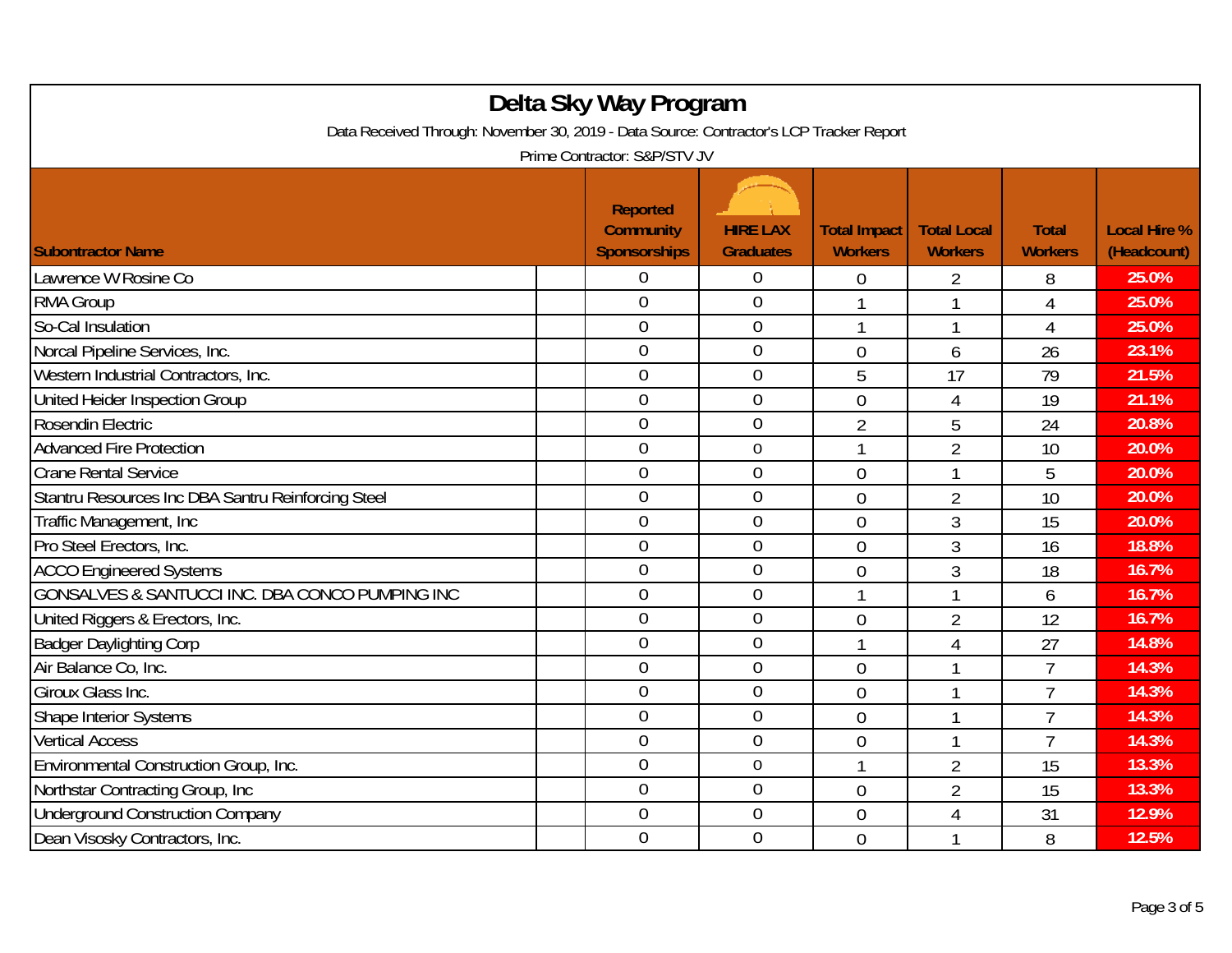| Delta Sky Way Program<br>Data Received Through: November 30, 2019 - Data Source: Contractor's LCP Tracker Report<br>Prime Contractor: S&P/STV JV |                                                            |                                     |                                       |                                      |                                |                                    |  |  |
|--------------------------------------------------------------------------------------------------------------------------------------------------|------------------------------------------------------------|-------------------------------------|---------------------------------------|--------------------------------------|--------------------------------|------------------------------------|--|--|
| <b>Subontractor Name</b>                                                                                                                         | <b>Reported</b><br><b>Community</b><br><b>Sponsorships</b> | <b>HIRE LAX</b><br><b>Graduates</b> | <b>Total Impact</b><br><b>Workers</b> | <b>Total Local</b><br><b>Workers</b> | <b>Total</b><br><b>Workers</b> | <b>Local Hire %</b><br>(Headcount) |  |  |
| G & F Concrete Cutting                                                                                                                           | 0                                                          | $\overline{0}$                      | $\overline{0}$                        |                                      | 9                              | 11.1%                              |  |  |
| A Good Sign & Graphics Co                                                                                                                        | $\overline{0}$                                             | $\mathbf 0$                         | $\overline{0}$                        | $\mathbf{1}$                         | 10                             | 10.0%                              |  |  |
| <b>Xcel Mechanical Systems</b>                                                                                                                   | $\boldsymbol{0}$                                           | $\boldsymbol{0}$                    | $\overline{0}$                        | $\overline{2}$                       | 23                             | 8.7%                               |  |  |
| Mr. Crane, Inc.                                                                                                                                  | $\mathbf 0$                                                | $\boldsymbol{0}$                    | $\overline{0}$                        | 1                                    | 22                             | 4.5%                               |  |  |
| <b>AERO Bridgeworks</b>                                                                                                                          | $\overline{0}$                                             | $\overline{0}$                      | $\overline{0}$                        | $\overline{0}$                       | 27                             | 0.0%                               |  |  |
| ARB, Inc.                                                                                                                                        | $\mathbf 0$                                                | $\boldsymbol{0}$                    | $\overline{0}$                        | $\overline{0}$                       | 1                              | 0.0%                               |  |  |
| Art Cuevas Concrete                                                                                                                              | $\mathbf 0$                                                | $\mathbf 0$                         | $\overline{0}$                        | $\overline{0}$                       | 12                             | 0.0%                               |  |  |
| Bragg Crane Service                                                                                                                              | $\overline{0}$                                             | $\boldsymbol{0}$                    | $\overline{0}$                        | $\overline{0}$                       | 3                              | 0.0%                               |  |  |
| CENTER-LINE CONCRETE CUTTING INC                                                                                                                 | $\mathbf 0$                                                | $\boldsymbol{0}$                    | $\overline{0}$                        | $\overline{0}$                       | $\overline{2}$                 | 0.0%                               |  |  |
| City Service Contracting, Inc.                                                                                                                   | $\overline{0}$                                             | $\boldsymbol{0}$                    | $\mathbf 0$                           | $\overline{0}$                       | 5                              | 0.0%                               |  |  |
| Climatec                                                                                                                                         | $\overline{0}$                                             | $\mathbf 0$                         | $\overline{0}$                        | $\overline{0}$                       | $\overline{2}$                 | 0.0%                               |  |  |
| Commercial Scaffolding of CA, Inc.                                                                                                               | $\overline{0}$                                             | $\mathbf 0$                         | $\overline{0}$                        | $\overline{0}$                       | $\overline{4}$                 | 0.0%                               |  |  |
| <b>Concrete Coring Company</b>                                                                                                                   | $\overline{0}$                                             | $\overline{0}$                      | $\overline{0}$                        | $\overline{0}$                       | $\overline{2}$                 | 0.0%                               |  |  |
| CONNER CONCRETE CUTTING & CORING                                                                                                                 | $\overline{0}$                                             | $\boldsymbol{0}$                    | $\overline{0}$                        | $\overline{0}$                       | 6                              | 0.0%                               |  |  |
| Digital Decora, Inc.                                                                                                                             | $\overline{0}$                                             | $\boldsymbol{0}$                    | $\overline{0}$                        | $\overline{0}$                       | $\overline{2}$                 | 0.0%                               |  |  |
| Geo-Advantec, Inc.                                                                                                                               | $\mathbf 0$                                                | $\mathbf 0$                         | $\overline{0}$                        | $\overline{0}$                       | $\overline{2}$                 | 0.0%                               |  |  |
| <b>Hill Crane Service</b>                                                                                                                        | $\overline{0}$                                             | $\mathbf 0$                         | $\overline{0}$                        | $\overline{0}$                       | 5                              | 0.0%                               |  |  |
| J Colavin & Son, Inc                                                                                                                             | $\overline{0}$                                             | $\mathbf 0$                         | $\overline{0}$                        | $\overline{0}$                       | $\overline{2}$                 | 0.0%                               |  |  |
| Pan Pacific Mechanical                                                                                                                           | $\overline{0}$                                             | $\overline{0}$                      | $\overline{0}$                        | $\overline{0}$                       | 6                              | 0.0%                               |  |  |
| <b>PCI Striping</b>                                                                                                                              | $\overline{0}$                                             | $\mathbf 0$                         | $\overline{0}$                        | $\overline{0}$                       | 14                             | 0.0%                               |  |  |
| Premier Interior Development, Inc.                                                                                                               | $\boldsymbol{0}$                                           | $\boldsymbol{0}$                    | $\overline{0}$                        | $\overline{0}$                       | 7                              | 0.0%                               |  |  |
| Premier Tile & Marble                                                                                                                            | $\mathbf 0$                                                | $\mathbf 0$                         | $\overline{0}$                        | $\overline{0}$                       | $\overline{2}$                 | 0.0%                               |  |  |
| PSI3G Inc dba Partition Specialties, Inc.                                                                                                        | $\overline{0}$                                             | $\mathbf 0$                         | $\overline{0}$                        | $\overline{0}$                       | $\overline{2}$                 | 0.0%                               |  |  |
| Psomas                                                                                                                                           | $\overline{0}$                                             | $\mathbf 0$                         | $\overline{0}$                        | $\overline{0}$                       | $\overline{2}$                 | 0.0%                               |  |  |